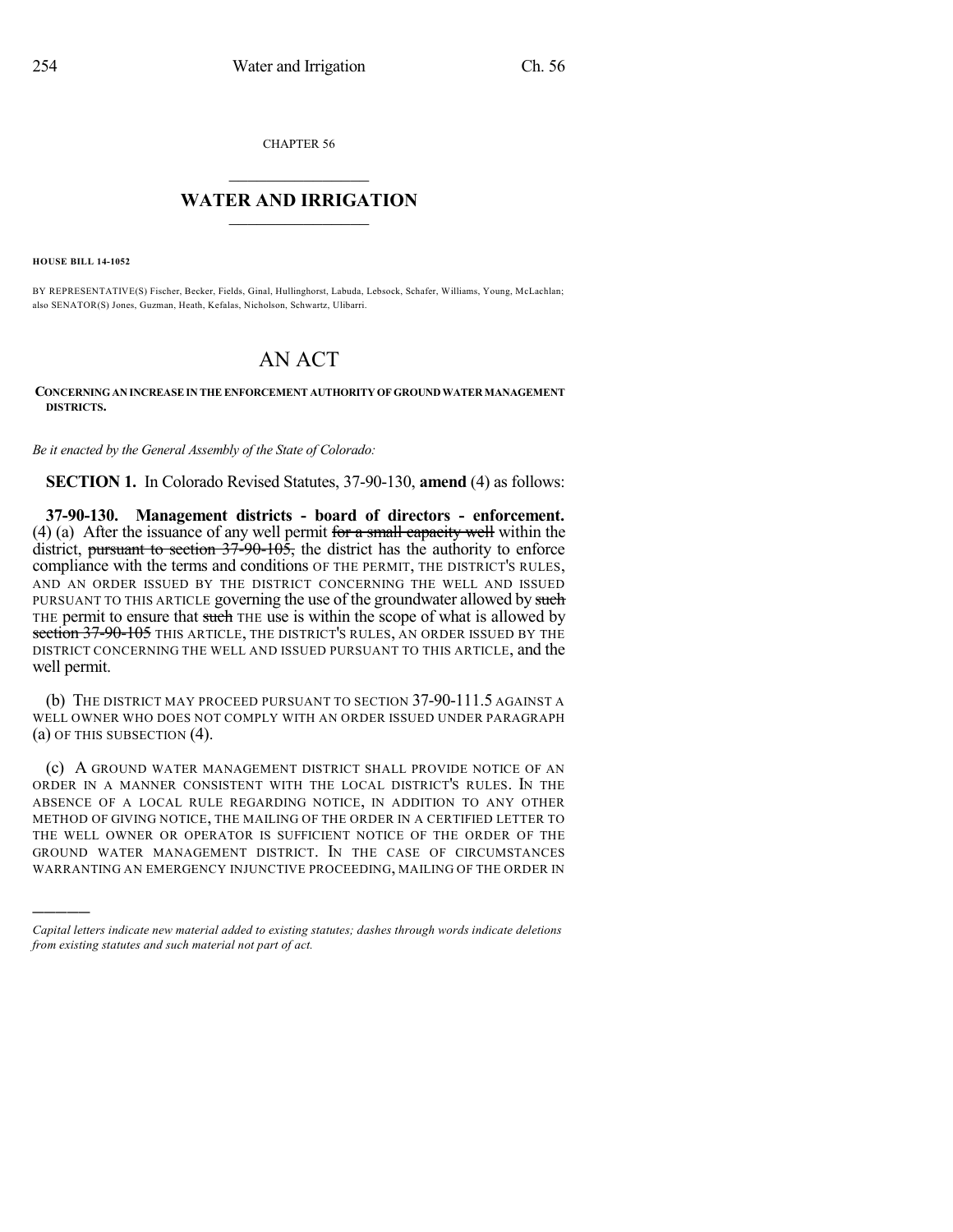## Ch. 56 Water and Irrigation 255

A CERTIFIED LETTER TO THE WELL OWNER OR OPERATOR, TOGETHER WITH THE POSTING OF A WRITTEN ORDER IN PLAIN SIGHT AT THE WELL HEAD, IS SUFFICIENT NOTICE OF THE ORDER OF THE GROUND WATER MANAGEMENT DISTRICT. THE ORDER TO THE WELL OWNER OR OPERATOR BECOMES EFFECTIVE ON THE DATE OF POSTING IN THE CASE OF POSTING AT THE WELL HEAD OR THREE DAYS AFTER THE CERTIFIED LETTER IS PLACED IN THE UNITED STATES MAIL IN THE CASE OF THE CERTIFIED LETTER. EXCEPT IN THE CASE OF CIRCUMSTANCES WARRANTING AN EMERGENCY INJUNCTIVE PROCEEDING, A GROUND WATER MANAGEMENT DISTRICT SHALL ALLOW AN ALLEGED VIOLATOR NOT LESS THAN SEVEN DAYS AFTER THE EFFECTIVE DATE OF THE ORDER TO CURE AN ALLEGED VIOLATION BEFORE FILINGSUIT IN DISTRICT COURT.

**SECTION 2.** In Colorado Revised Statutes, 37-90-111.5, **amend** (1) (a) introductory portion,  $(2)$ ,  $(5)$   $(a)$   $(II)$ ,  $(5)$   $(b)$ , and  $(6)$  as follows:

**37-90-111.5. Well enforcement - injunction - fines.** (1) (a) If an order of the GROUND WATER MANAGEMENT DISTRICT, commission, or the state engineer issued pursuant to section 37-90-105, 37-90-107, 37-90-108, 37-90-110, OR 37-90-130(4) in relation to designated groundwater or PURSUANT TO SECTION 37-90-111 is not complied with, A GROUND WATER MANAGEMENT DISTRICT IN ITS OWN NAME OR the commission or the state engineer in the name of the people of the state of Colorado, through the attorney general, shall apply to the district court in the county in which the water right or well is situated:

(2) In the case of an order with respect to the withdrawal of designated groundwater, the designated groundwater judge in ruling upon such injunction shall consider, depending on the basis for the order, whether the designated groundwater is being applied to a beneficial use, whether the withdrawal is causing or will cause injury to persons or entities owning or entitled to use water under vested water rights, and whether the withdrawal of designated groundwater is in violation of the statute; the rules adopted by the GROUND WATER MANAGEMENT DISTRICT, commission, or state engineer; or the well permit's terms and conditions. The COMMISSION, STATE ENGINEER, AND DISTRICT SHALL COORDINATE ENFORCEMENT ACTIONS TO ENSURE THAT MULTIPLE ACTIONS ARE NOT FILED WITH REGARD TO THE SAME VIOLATION OR FAILURE TO COMPLY.

(5) (a) (II) Any person who, when required to do so by rules adopted by the GROUND WATER MANAGEMENT DISTRICT, commission, or state engineer, fails to submit data as to the amounts of designated groundwater pumped from a well, makes a false or fictitious report of the amounts of designated groundwater pumped from a well, falsifies any data as to amounts pumped from a well, makes a false or fictitious report of a power coefficient for a well, or falsifies any power coefficient test shall forfeit and pay a sum not to exceed five hundred dollars for each violation; except that this subparagraph (II) shall DOES not apply to an order issued pursuant to section 37-90-110 (1) (i).  $\frac{\partial \mathbf{r}}{\partial 1}$  or 37-90-130 (4) (e).

(b) The state engineershall transmit allfines collected for violations of paragraph (a) of this subsection (5) to the state treasurer, who shall deposit them in the water resources cash fund created in section 37-80-111.7 (1); EXCEPT THAT A GROUND WATER MANAGEMENT DISTRICT SHALL COLLECT AND RETAIN THE FINES FOR A VIOLATION OF AN ORDER OR RULE OF THE GROUND WATER MANAGEMENT DISTRICT.